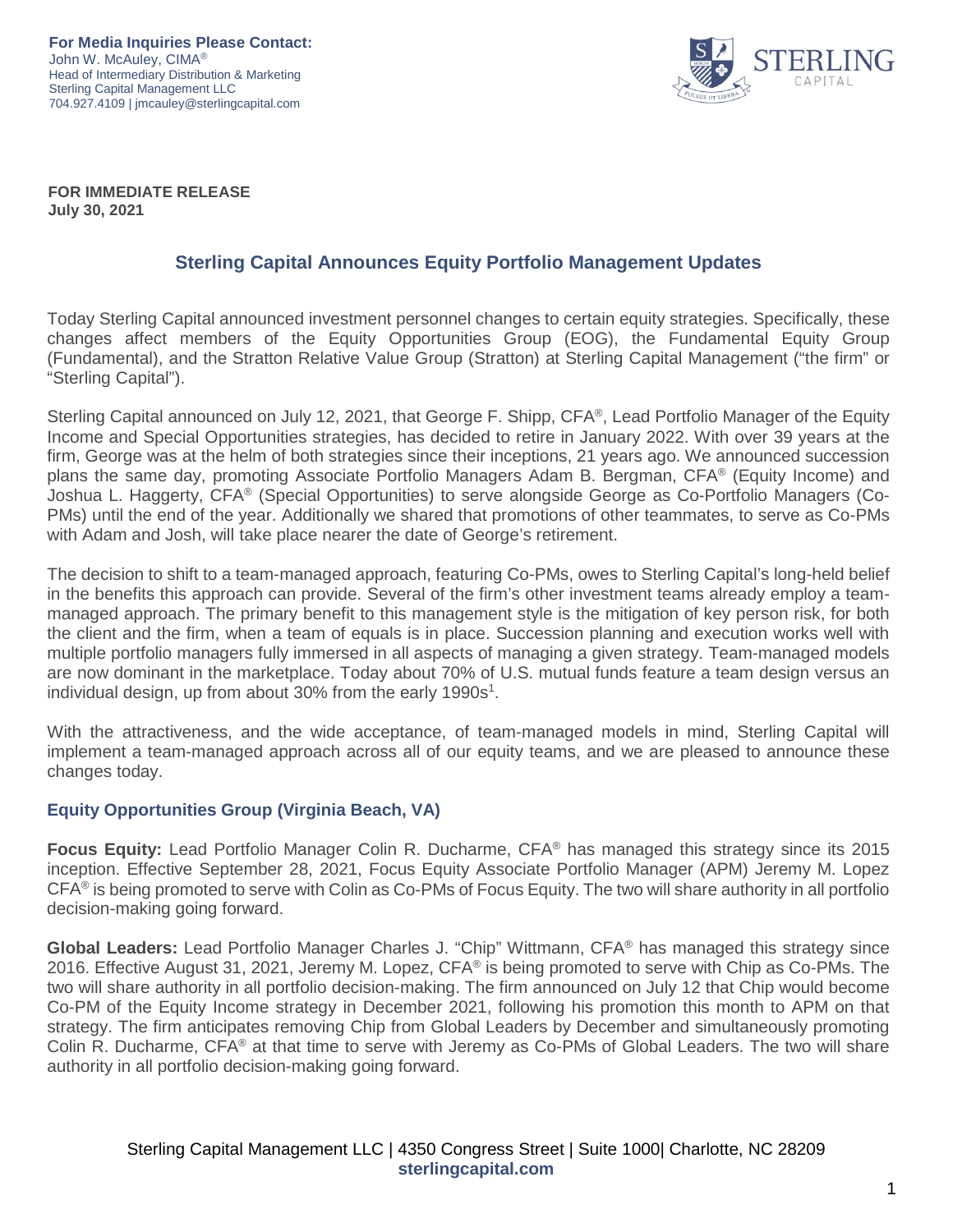

**SMID Opportunities:** Lead Portfolio Manager Joshua L. Haggerty, CFA® has managed this strategy since its 2011 inception, partnered with APM Adam B. Bergman, CFA®. Effective August 31, 2021, the firm will transition portfolio management duties on SMID Opportunities from Josh and Adam to Lee D. Houser, CFA® and James L. "Jim" Curtis, CFA® from the Fundamental Group. Lee will continue serving as APM on both the Fundamental Equity Mid Cap Value and Small Cap Value strategies. Jim has prior portfolio management experience at Putnam and at Staghorn Capital. As Co-PMs of SMID Opportunities, Lee and Jim will share authority in all portfolio decision-making going forward. As part of this client transition, Lee and Jim will gradually transition portfolio holdings positioned by prior portfolio manager Josh Haggerty to provide tax-sensitive management for clients.

**Insight:** Lead Portfolio Manager Adam B. Bergman, CFA® has managed this strategy since its 2011 inception. The firm has decided to cease offering investment advice and management of this strategy beyond January 31, 2022, at which time it will be closed. This decision is a result of the firm's desire to maximize Adam's focus on his new role of Co-PM of the Equity Income strategy, which became effective on July 12.

**Discovery:** Lead Portfolio Manager Daniel A. Morrall has managed this incubating strategy since its inception in 2016. This strategy is not formally offered in the marketplace. The firm has decided to close this strategy effective July 31, 2021. This decision is a result of the firm's desire to minimize Dan's other responsibilities, allowing him to focus on his new role of APM on Special Opportunities now, ahead of his promotion to the Co-PM role in December 2021.

Due to the changes in the Equity Opportunities Group, the firm will transition current strategy leadership responsibilities for Adam (Insight), Josh (SMID Opportunities), Chip (Global Leaders), and Dan (Discovery) to others. This will allow them to focus their expertise on their new principal roles on Equity Income and Special Opportunities, which comprise a total of over \$8.6 billion of client assets under advisement<sup>2</sup>, combined, as of June 30, 2021.

#### **Fundamental Equity Group (Charlotte, NC)**

**Mid Cap Value:** Lead Portfolio Manager Patrick W. Rau, CFA® has served as a manager on this strategy since 2016. Effective August 31, 2021, Mid Cap Value APM William C. Smith, CFA® is being promoted to serve alongside Patrick as Co-PMs of Mid Cap Value. The two will share authority in all portfolio decision-making going forward. Lee D. Houser, CFA® will continue to serve as APM.

**Small Cap Value:** On February 17, 2021, we announced the promotion of APM William C. Smith, CFA® to Co-PM, serving alongside Patrick W. Rau, CFA®. On that date, we also shared the firm's anticipation that, in late 2021, Patrick would transition off Small Cap Value. Today we announce our intention to reverse that statement. The firm now intends for Patrick and Will to continue serving together as Co-PMs on Small Cap Value. The two will continue to share authority in all portfolio decision-making. Lee D. Houser, CFA<sup>®</sup> will continue to serve as APM.

**SMID:** Lead Portfolio Manager Patrick W. Rau, CFA<sup>®</sup> has managed this incubating strategy since its 2016 inception. This strategy is not formally offered in the marketplace. Effective August 31, 2021 Patrick will no longer serve as portfolio manager on the SMID strategy. Instead, based on the information cited above with respect to the SMID Opportunities strategy, Lee D. Houser, CFA® and James L. Curtis, CFA® will take over the management of SMID Opportunities, and, in so doing, Lee and Jim will cover the SMID asset class for the Fundamental Group. As part of this client transition, Lee and Jim will gradually transition portfolio holdings positioned by prior portfolio manager Joshua L. Haggerty, CFA<sup>®</sup>, to provide tax-sensitive management for clients. The strategy will retain the name SMID Opportunities, and the benchmark will remain the Russell 2500™ Index.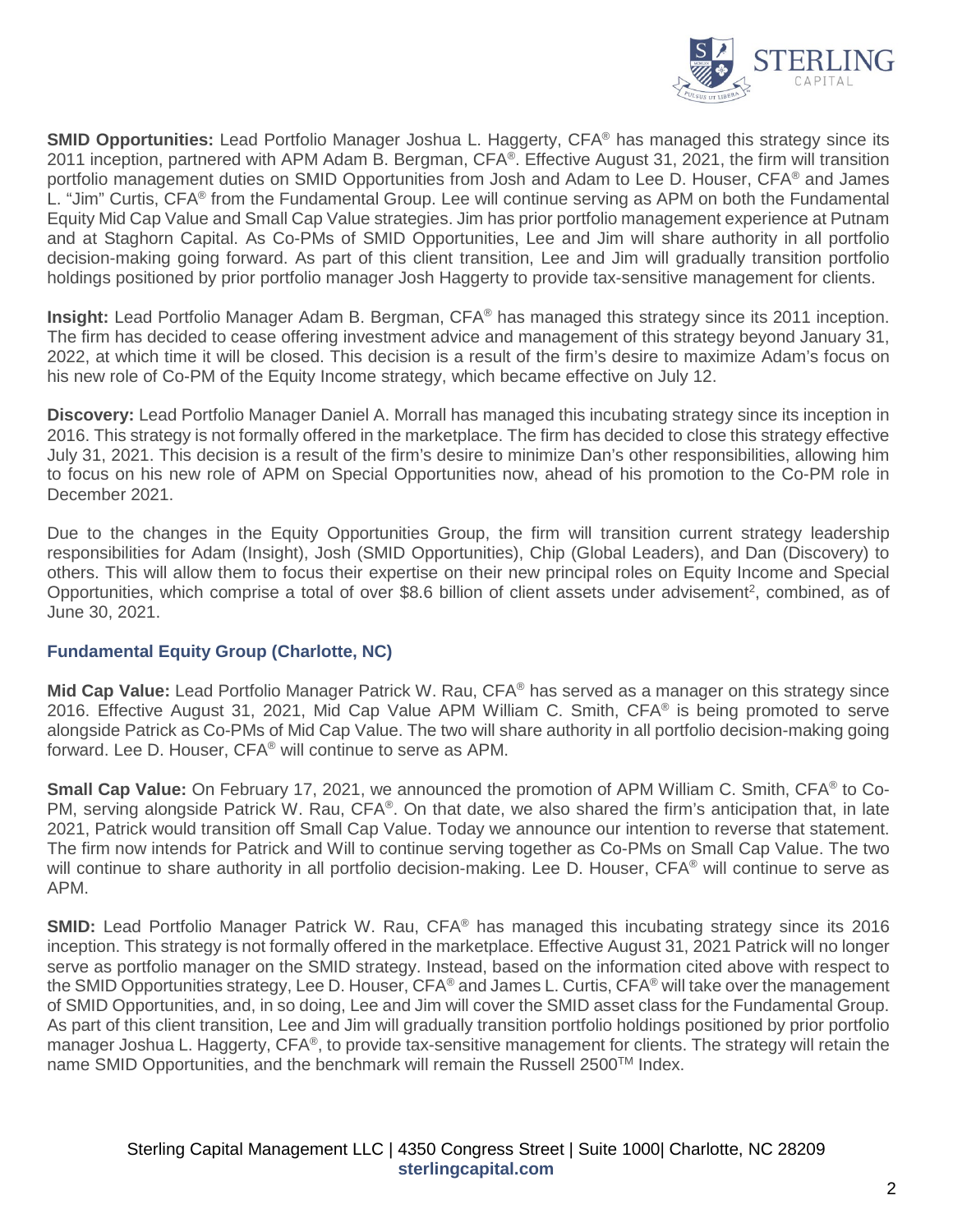

#### **Stratton Relative Value Group (Philadelphia, PA)**

**Stratton Mid Cap Value:** Lead Portfolio Manager Shawn M. Gallagher, CFA® has served in this capacity since 2012, with Andrew T. DiZio, CFA® serving as APM since 2012. Effective August 31, 2021, Andy is being promoted to serve alongside Shawn, and the two will become Co-PMs of Stratton Mid Cap Value. The two will share authority in all portfolio decision-making going forward.

**Stratton Real Estate:** Lead Portfolio Manager Andrew T. DiZio, CFA® has served in this capacity since 2012, with Shawn M. Gallagher, CFA® serving as APM since 2012. Effective August 31, 2021, Shawn is being promoted to serve alongside Andy, and the two will become Co-PMs of Stratton Real Estate. The two will share authority in all portfolio decision-making going forward.

In conclusion, the firm believes that these changes will materially strengthen both the ongoing management and the leadership succession planning for the strategies cited above. In addition, for all of the named strategies in this letter (with the exception of the change to the SMID Opportunities strategy, described above), the philosophy and process remain unchanged following these personnel changes, and these changes will have no material impact on your portfolio.

Should you have any questions about this investment personnel update, please do not hesitate to contact your primary Sterling Capital representative.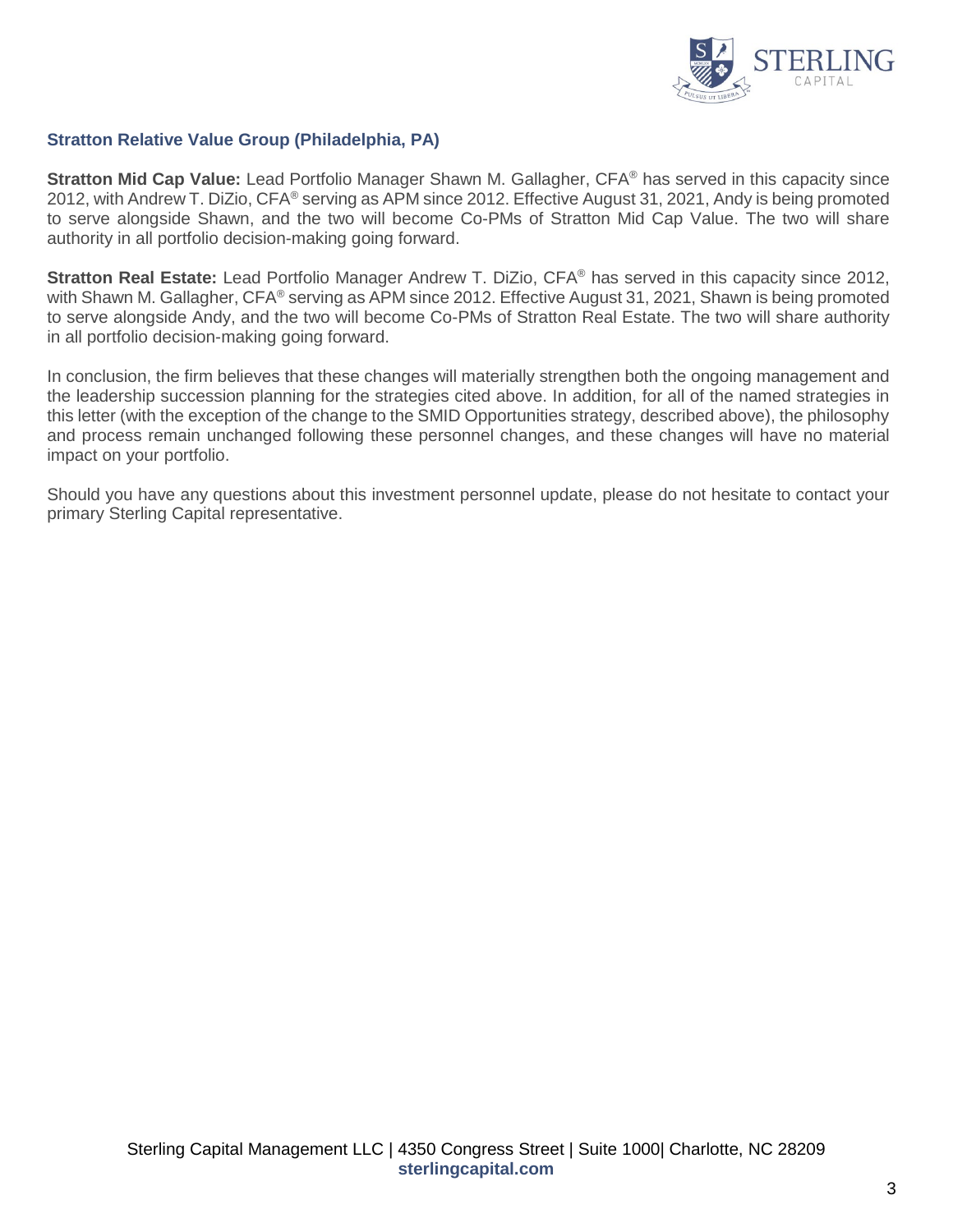

#### **Equity Opportunities Group Biographies3**

Adam B. Bergman, CFA®, Executive Director, joined the CHOICE Asset Management team of BB&T Scott & Stringfellow in 2003. In January 2013, the CHOICE team integrated with Sterling Capital Management and rebranded as the firm's Equity Opportunities Group. Adam has investment experience since 1996. He is lead portfolio manager of the Insight strategy, co-portfolio manager of the Equity Income strategy and associate portfolio manager of the SMID Opportunities strategy. Prior to joining the team, he directed the investor relations efforts at Advance Auto Parts and Dollar Tree Stores. Prior to working in investor relations, he served as a sellside research analyst at Scott & Stringfellow. Adam received his B.S. in Commerce from the University of Virginia's McIntire School of Commerce. He earned a Graduate Certificate in Investor Relations from the University of California at Irvine and he holds the Chartered Financial Analyst designation<sup>®</sup>.

Colin R. Ducharme, CFA®, Executive Director, joined the CHOICE Asset Management team of BB&T Scott & Stringfellow in 2011. In January 2013, the CHOICE team integrated with Sterling Capital Management and rebranded as the firm's Equity Opportunities Group. Colin has investment experience since 2004 and is lead portfolio manager of the Focus Equity strategy. Prior to joining Sterling, he was a vice president at Chase Investment Counsel, an independent registered investment advisor. Colin received his B.A. in Physics from the University of Virginia, and his M.B.A. and S.M. in Materials Science and Engineering from the Massachusetts Institute of Technology. Colin earned the Certificate in ESG Investing, which is developed, administered and awarded by the CFA Society of the United Kingdom. He is a licensed CPA and holds the Chartered Financial Analyst® designation.

Joshua L. Haggerty, CFA®, Executive Director, joined the CHOICE Asset Management team of BB&T Scott & Stringfellow in 2005. In January 2013, the CHOICE team integrated with Sterling Capital Management and rebranded as the firm's Equity Opportunities Group. Josh has investment experience since 1998. He is lead portfolio manager of the SMID Opportunities strategy and co-portfolio manager of the Special Opportunities strategy. Prior to joining the team, he worked for Vantage Consulting Group where his responsibilities included managing a long/short hedge fund. Josh received his B.B.A. in Finance from James Madison University. He holds the Chartered Financial Analyst® designation.

Jeremy M. Lopez, CFA®, Executive Director, joined Sterling Capital Management in 2016 and has investment experience since 1997. Jeremy is associate portfolio manager of the Focus Equity strategy. Prior to joining Sterling, he worked as an equity research analyst at Herndon Capital Management and Wells Capital Management. Additionally, he was a senior equity research associate at William & Blair Company. Jeremy received his B.A. in Economics from Wheaton College and his M.B.A. from the University of Chicago's Booth School of Business. He holds the Chartered Financial Analyst<sup>®</sup> designation.

Daniel A. Morrall, Executive Director, joined Sterling Capital Management in 2014 and has investment experience since 2001. Dan is associate portfolio manager of the Special Opportunities strategy. Prior to joining Sterling, he worked as an equity analyst for Harber Asset Management and S Squared Technology LLC, technology-biased long/short funds. Dan also has experience as an investment banker at Bank of America Merrill Lynch. Prior to corporate finance, he worked at OutPurchase, a pre-IPO software startup in Silicon Valley. Dan received his B.S. in Business and Economics from Washington and Lee University, his M.B.A. from Columbia Business School, and his M.S.I.T. from Capella University.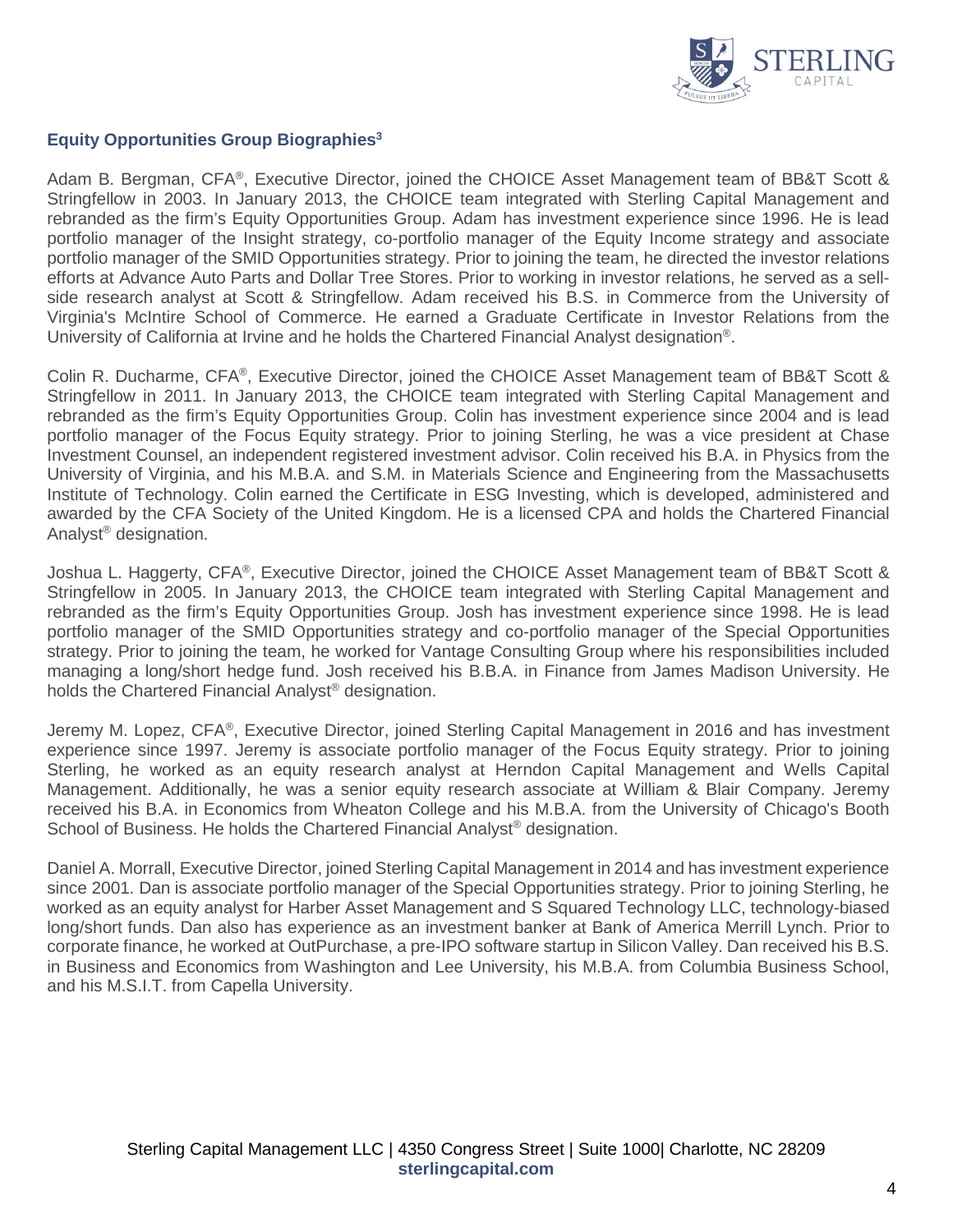

Charles J. Wittmann, CFA®, Executive Director, joined Sterling Capital Management in 2014 and has investment experience since 1995. Chip is portfolio manager of the Global Leaders strategy and associate portfolio manager of the Equity Income strategy. Prior to joining Sterling, he worked for Thompson Siegel & Walmsley as a portfolio manager and (generalist) analyst. Prior to TS&W, he was a founding portfolio manager and analyst with Shockoe Capital, an equity long/short hedge fund. Chip received his B.A. in Economics from Davidson College and his M.B.A. from Duke University's Fuqua School of Business. Chip earned the Certificate in ESG Investing, which is developed, administered and awarded by the CFA Society of the United Kingdom. He holds the Chartered Financial Analyst® designation.

#### **Fundamental Equity Group Biographies4**

Patrick W. Rau, CFA®, Managing Director, joined Sterling Capital Management in 2001 and has investment experience since 1993. Patrick is the portfolio manager for Sterling's Fundamental Equity Small Cap Value strategy and is co-portfolio manager for Sterling's Fundamental Equity Mid Cap Value strategy. Prior to joining Sterling, he worked at Bank of America Capital Management where he co-managed the Nations Convertible Securities Fund. Patrick received his A.B. in Political Science from Duke University and his M.B.A. from Vanderbilt University. He holds the Chartered Financial Analyst® designation.

Lee D. Houser, CFA®, Executive Director, joined Sterling Capital Management in 2006 and has investment experience since 1999. Lee is an associate portfolio manager for Sterling's Fundamental Equity Mid Cap Value and Fundamental Equity Small Cap Value strategies. Prior to joining Sterling, he worked for ICM Asset Management as a senior research analyst. Previous work experience includes analyst positions at Redchip Research, Raymond James Financial, Inc. and as a software engineer with Bell Atlantic Corp. Lee received his B.S. in Mathematics and Economics from James Madison University, where he was a summa cum laude graduate, and his M.B.A. from Duke University. He holds the Chartered Financial Analyst® designation.

William C. Smith, CFA®, Executive Director, joined Sterling Capital Management in 2015 and has investment experience since 2002. Will is a co-portfolio manager of Sterling's Fundamental Equity Small Cap Value strategy and is an associate portfolio manager for Sterling's Fundamental Equity Mid Cap Value strategy. Prior to joining Sterling, he was an executive director with Goldman Sachs in London as the lead sell-side analyst covering the global media and telecommunications sector. Prior to Goldman Sachs, he worked for Jefferies International as the lead sell-side analyst covering the global media sector. Will received his B.E. in Structural Engineering from Vanderbilt University and his M.B.A. from the London Business School. He holds the Chartered Financial Analyst® designation.

James L. Curtis, CFA®, Director, first worked at Sterling Capital Management from 1999 to 2001 and rejoined the firm in 2020. He has investment experience since 1996 and serves as an equity analyst on the Fundamental Equity team. Prior to rejoining Sterling, Jim was a portfolio manager and senior equity analyst at Putnam Investments, worked on the Raptor Global Fund at Tudor Investment Corporation and most recently founded and served as managing principal of Staghorn Capital Management acting as portfolio manager of a global longshort hedge fund. Jim received his B.S.B.A. in Finance from the University of North Carolina at Chapel Hill's Kenan-Flagler Business School and his M.B.A. in Finance from Emory University's Goizueta Business School. He holds the Chartered Financial Analyst<sup>®</sup> designation.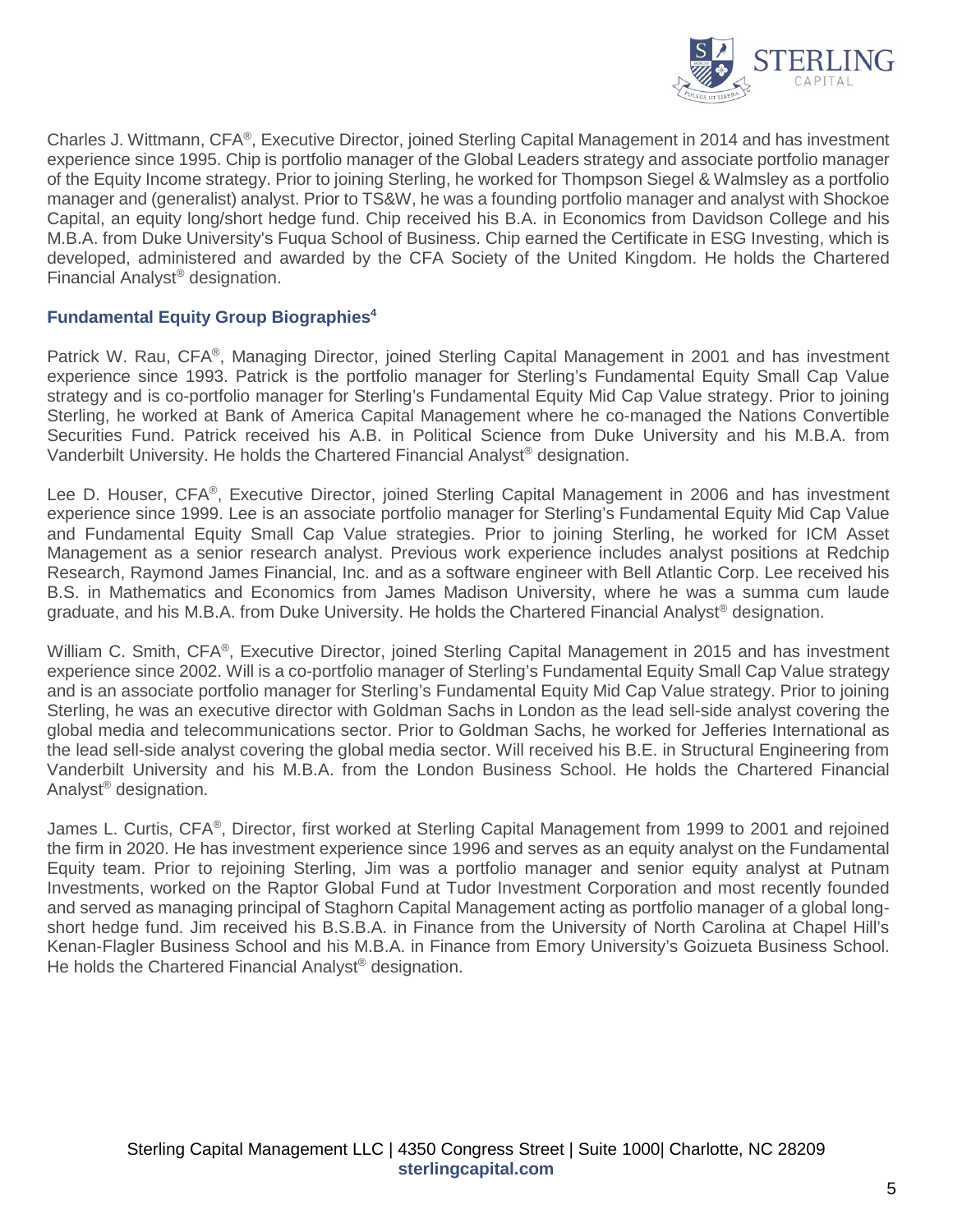

#### **Stratton Relative Value Group Biographies4**

Andrew T. DiZio, CFA®, Executive Director, joined the Stratton Funds team of Stratton Management Company in 2012 and Sterling Capital Management as part of a business acquisition in 2015. He has investment experience since 2003. Andy is the lead Portfolio Manager of the Stratton Real Estate product and Associate Portfolio Manager of the Stratton Small Cap Value and Mid Cap Value products. Prior to joining Stratton, he was vice president at Janney Montgomery Scott where he served as a Real Estate Investment Trust sector analyst. Andy received his B.S. in Finance with a minor in Economics from Pennsylvania State University. He holds the Chartered Financial Analyst® designation and is a member of the CFA® Society of Philadelphia and the CFA® Institute.

Shawn M. Gallagher, CFA®, Executive Director, joined the Stratton Funds team of Stratton Management Company in 2005 and Sterling Capital Management as part of a business acquisition in 2015. He has investment experience since 2003. Shawn is the lead Portfolio Manager of the Stratton Mid Cap Value product and Associate Portfolio Manager of the Stratton Small Cap Value and Stratton Real Estate products. Prior to joining Stratton, he served as an analyst in AT&T's Financial Leadership Program. Shawn received his B.S. in Finance from Pennsylvania State University. He holds the Chartered Financial Analyst® designation and is a member of the CFA® Society of Philadelphia and the CFA® Institute.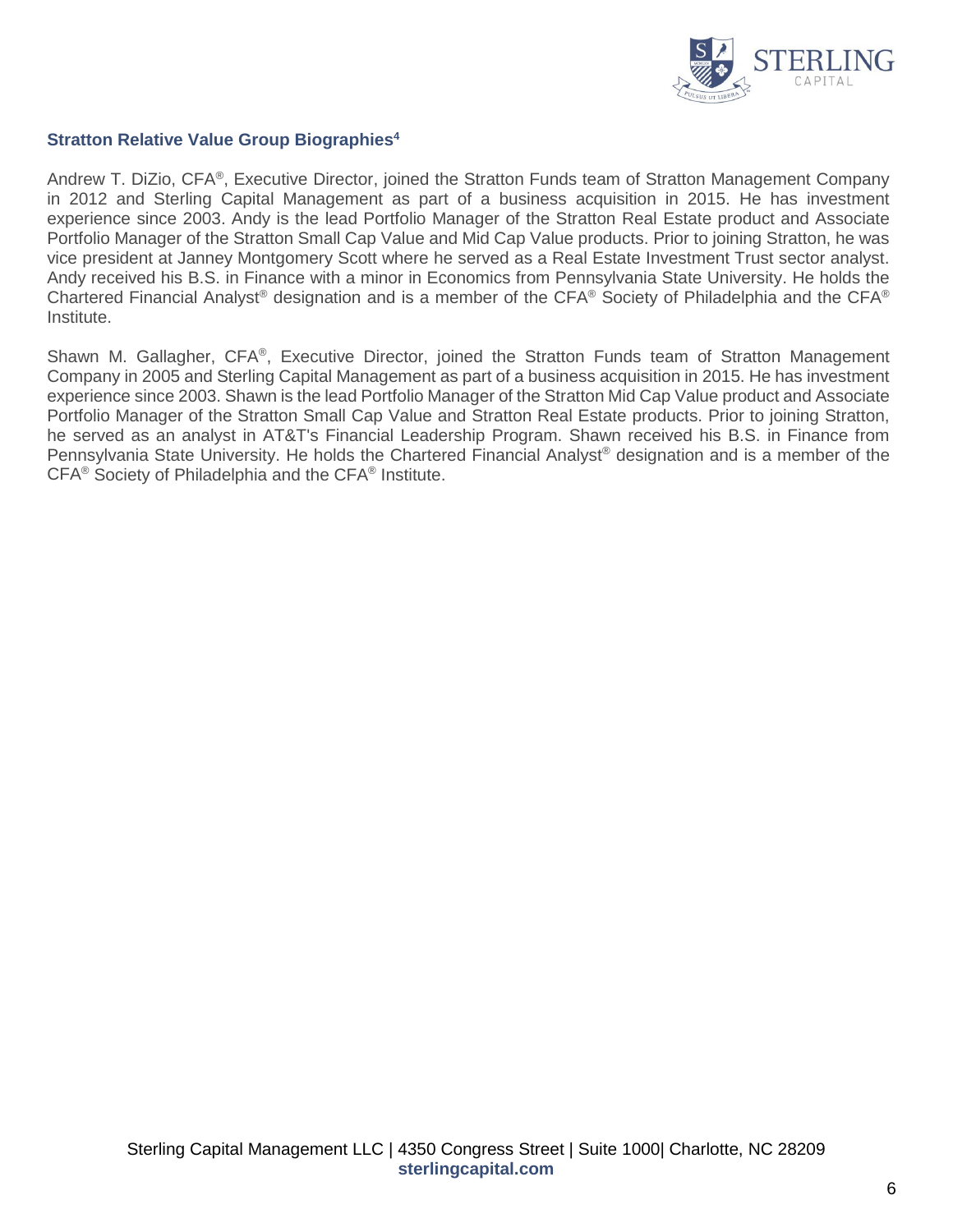

#### **Important Information and Disclosures**

<sup>1</sup>Source: Mauboussin, Michael. "Assembling a Dream Team." Credit Suisse (2017).

2 Sterling's preliminary Assets Under Advisement ("AUA") differs from our regulatory Assets Under Management ("AUM") for which we provide continuous and regular investment management services as disclosed in our ADV. AUA generally refers to non-discretionary assets for which Sterling provides advice or consultation for which Sterling does not have authority to effectuate transactions.

<sup>3</sup> Equity Opportunities Group biographical information is as of 07.12.2021.

4 Fundamental Equity Group and Stratton Relative Value Group biographical information is as of 06.30.2021.

The Chartered Financial Analyst® (CFA®) charter is a graduate-level investment credential awarded by the CFA Institute — the largest global association of investment professionals. To earn the CFA charter, candidates must: 1) pass three sequential, six-hour examinations; 2) have at least four years of qualified professional investment experience; 3) join CFA Institute as members; and 4) commit to abide by, and annually reaffirm, their adherence to the CFA Institute Code of Ethics and Standards of Professional Conduct.

The opinions contained in the preceding presentation reflect those of Sterling Capital Management LLC, and not those of Truist Financial Corporation or its executives. The stated opinions are for general information only and are educational in nature. These opinions are not meant to be predictions or an offer of individual or personalized investment advice. They are not intended as an offer or solicitation with respect to the purchase or sale of any security. This information and these opinions are subject to change without notice. All opinions and information herein have been obtained or derived from sources believed to be reliable. Any type of investing involves risk and there are no guarantees. Sterling Capital Management LLC does not assume liability for any loss which may result from the reliance by any person upon such information or opinions.

Investment advisory services are available through Sterling Capital Management LLC, a separate subsidiary of Truist Financial Corporation. Sterling Capital Management LLC manages customized investment portfolios, provides asset allocation analysis and offers other investment-related services to affluent individuals and businesses. Securities and other investments held in investment management or investment advisory accounts at Sterling Capital Management LLC are not deposits or other obligations of Truist Financial Corporation, Truist Bank or any affiliate, are not guaranteed by Truist Bank or any other bank, are not insured by the FDIC or any other federal government agency, and are subject to investment risk, including possible loss of principal invested.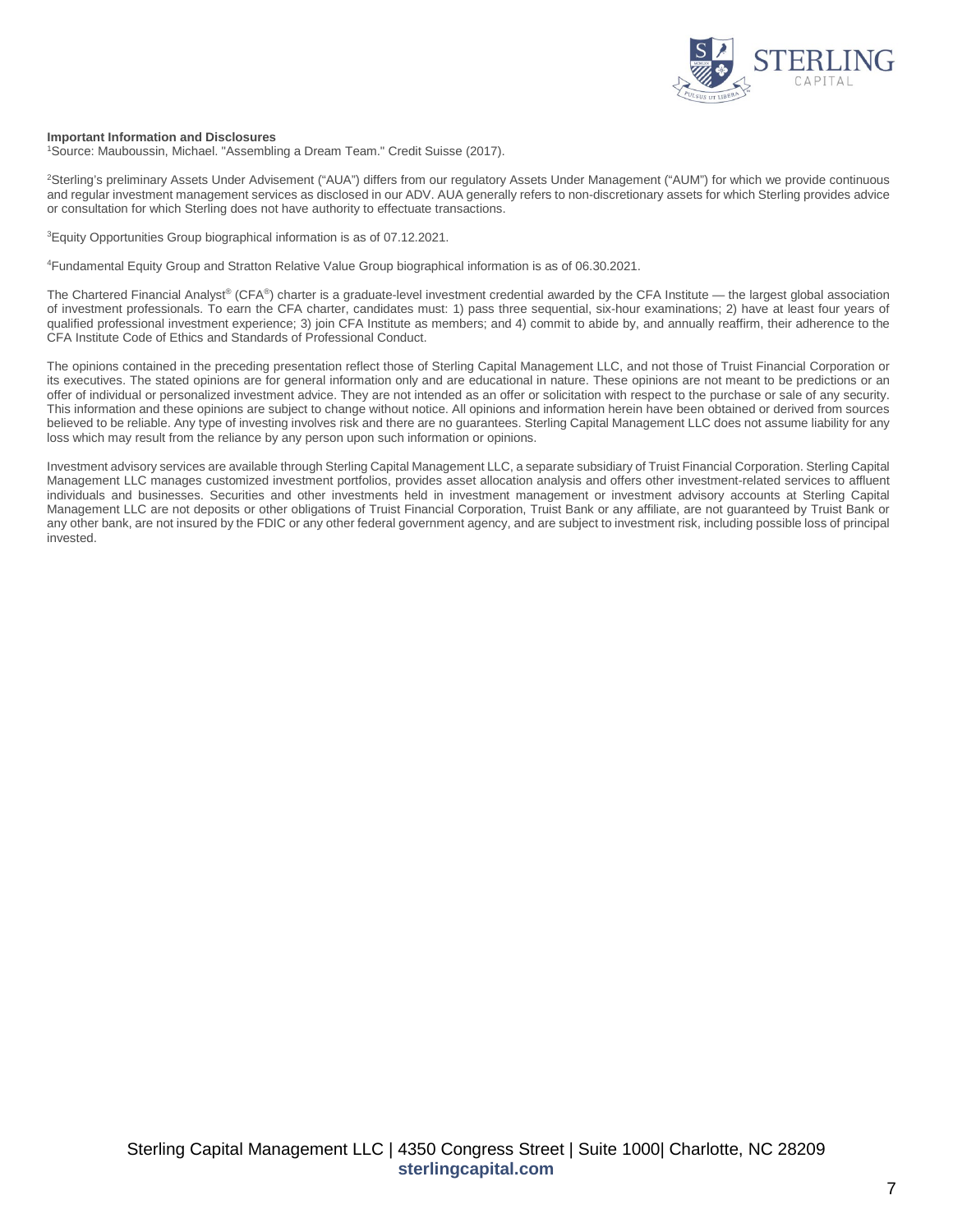## Sterling Capital Equity Opportunities Group: Personnel Updates

## **Current State Future State** (3Q 2021)

#### Global Leaders SMA

#### Lead Portfolio Manager:

Charles J. "Chip" Wittmann, CFA® Executive Director Years of Experience: 26 | Years at Sterling: 7

#### Focus Equity & Focus Equity ETF

Lead Portfolio Manager: Colin R. Ducharme, CFA® Executive Director Years of Experience: 17 | Years at Sterling: 10

Associate Portfolio Manager: Jeremy M. Lopez, CFA® Executive Director Years of Experience: 23 | Years at Sterling: 5

#### SMID Opportunities SMA & SMID Opportunities Fund

#### Lead Portfolio Manager:

Joshua L. Haggerty, CFA® Executive Director Years of Experience: 23 | Years at Sterling: 16

Associate Portfolio Manager:

#### Adam B. Bergman, CFA® Executive Director Years of Experience: 25 | Years at Sterling: 18

Years of Experience: 23 | Years at Sterling: 5 Focus Equity & Focus Equity ETF (Change effective 09.28.2021)

Co-Portfolio Managers: Colin R. Ducharme, CFA® Executive Director Years of Experience: 17 | Years at Sterling: 10

Jeremy M. Lopez, CFA® Executive Director Years of Experience: 23 | Years at Sterling: 5

SMID Opportunities SMA & SMID Opportunities Fund (transition to Fundamental Equity Group effective 08.31.2021)

#### Co-Portfolio Managers: Lee D. Houser, CFA®

Global Leaders SMA

(Effective dates below)

Co-Portfolio Managers:

Jeremy M. Lopez, CFA® Executive Director

Executive Director

(Change effective 08.31.2021)

Charles J. "Chip" Wittmann, CFA®

Years of Experience: 26 | Years at Sterling: 7

Executive Director Years of Experience: 22 | Years at Sterling: 15





# **FRI ING**



### **Future State (4Q 2021)**

(Projected ~ 12.24.2021)

#### Global Leaders SMA

#### Co-Portfolio Managers:

Jeremy M. Lopez, CFA® Executive Director Years of Experience: 23 | Years at Sterling: 5

Colin R. Ducharme, CFA® Executive Director Years of Experience: 17 | Years at Sterling: 10





**STERLING** 



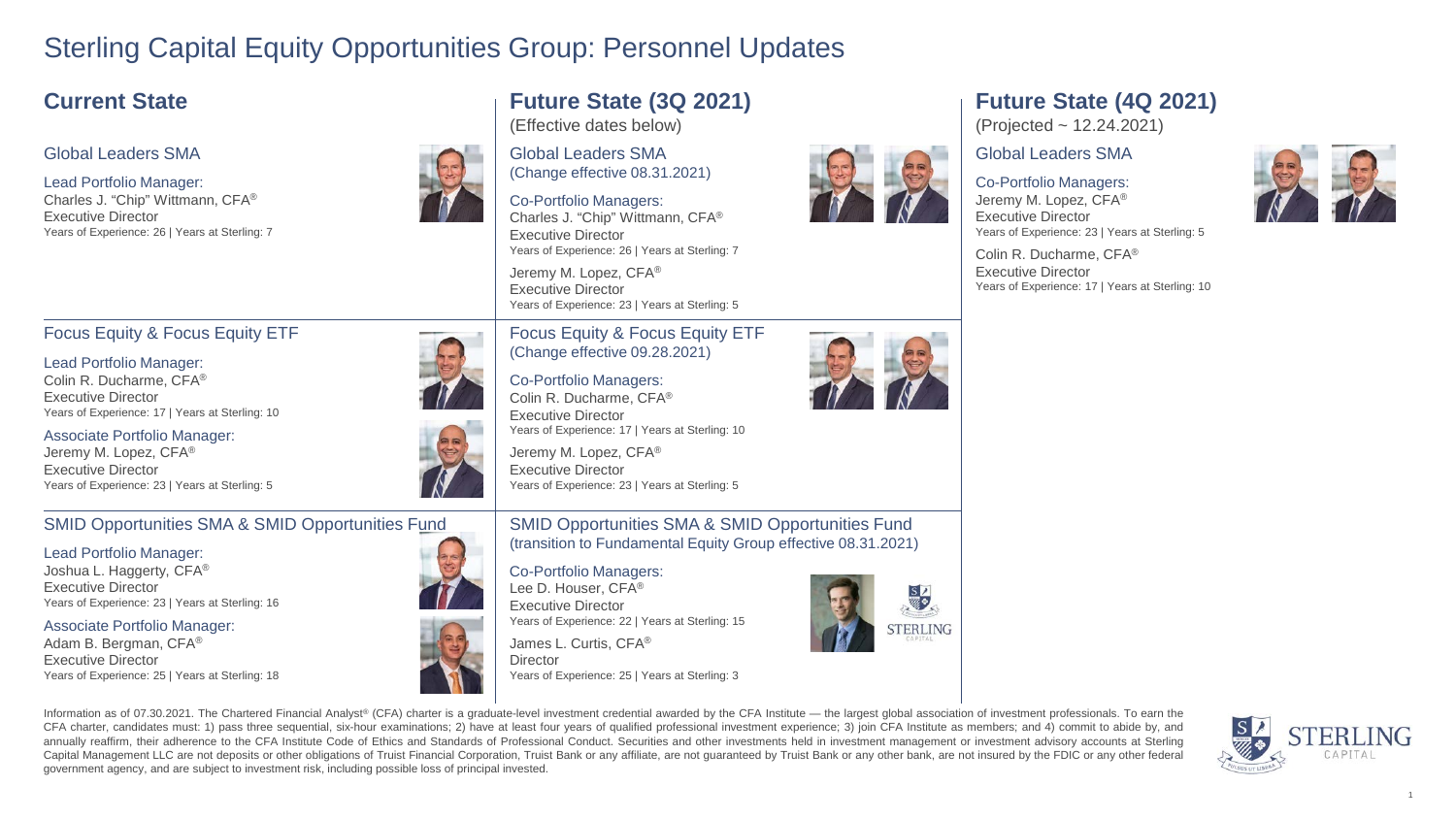## Stratton Relative Value Equity: Personnel Updates

## **Current State**

#### Stratton Real Estate Fund

Lead Portfolio Manager: Andrew T. DiZio, CFA® Executive Director Years of Experience: 18 Years at Sterling: 9

Associate Portfolio Manager: Shawn M. Gallagher, CFA® Executive Director Years of Experience: 18 Years at Sterling: 16

#### Stratton Mid Cap Value Fund

Lead Portfolio Manager: Shawn M. Gallagher, CFA® Executive Director Years of Experience: 18 Years at Sterling: 16

Associate Portfolio Manager: Andrew T. DiZio, CFA® Executive Director Years of Experience: 18 Years at Sterling: 9









## **Future State**

(All changes effective 08.31.2021)

Stratton Real Estate Fund

Co-Portfolio Managers: Andrew T. DiZio, CFA® Executive Director Years of Experience: 18 Years at Sterling: 9

Shawn M. Gallagher, CFA® Executive Director Years of Experience: 18 Years at Sterling: 16

#### Stratton Mid Cap Value Fund

Co-Portfolio Managers: Shawn M. Gallagher, CFA® Executive Director Years of Experience: 18 Years at Sterling: 16

Andrew T. DiZio, CFA® Executive Director Years of Experience: 18 Years at Sterling: 9





Information as of 07.30.2021. The Chartered Financial Analyst® (CFA) charter is a graduate-level investment credential awarded by the CFA Institute — the largest global association of investment professionals. To earn the CFA charter, candidates must: 1) pass three sequential, six-hour examinations; 2) have at least four years of qualified professional investment experience; 3) join CFA Institute as members; and 4) commit to abide by, and annually reaffirm, their adherence to the CFA Institute Code of Ethics and Standards of Professional Conduct. Securities and other investments held in investment management or investment advisory accounts at Sterling Capital Management LLC are not deposits or other obligations of Truist Financial Corporation. Truist Bank or any affiliate, are not guaranteed by Truist Bank or any other bank, are not insured by the FDIC or any other fede government agency, and are subject to investment risk, including possible loss of principal invested.